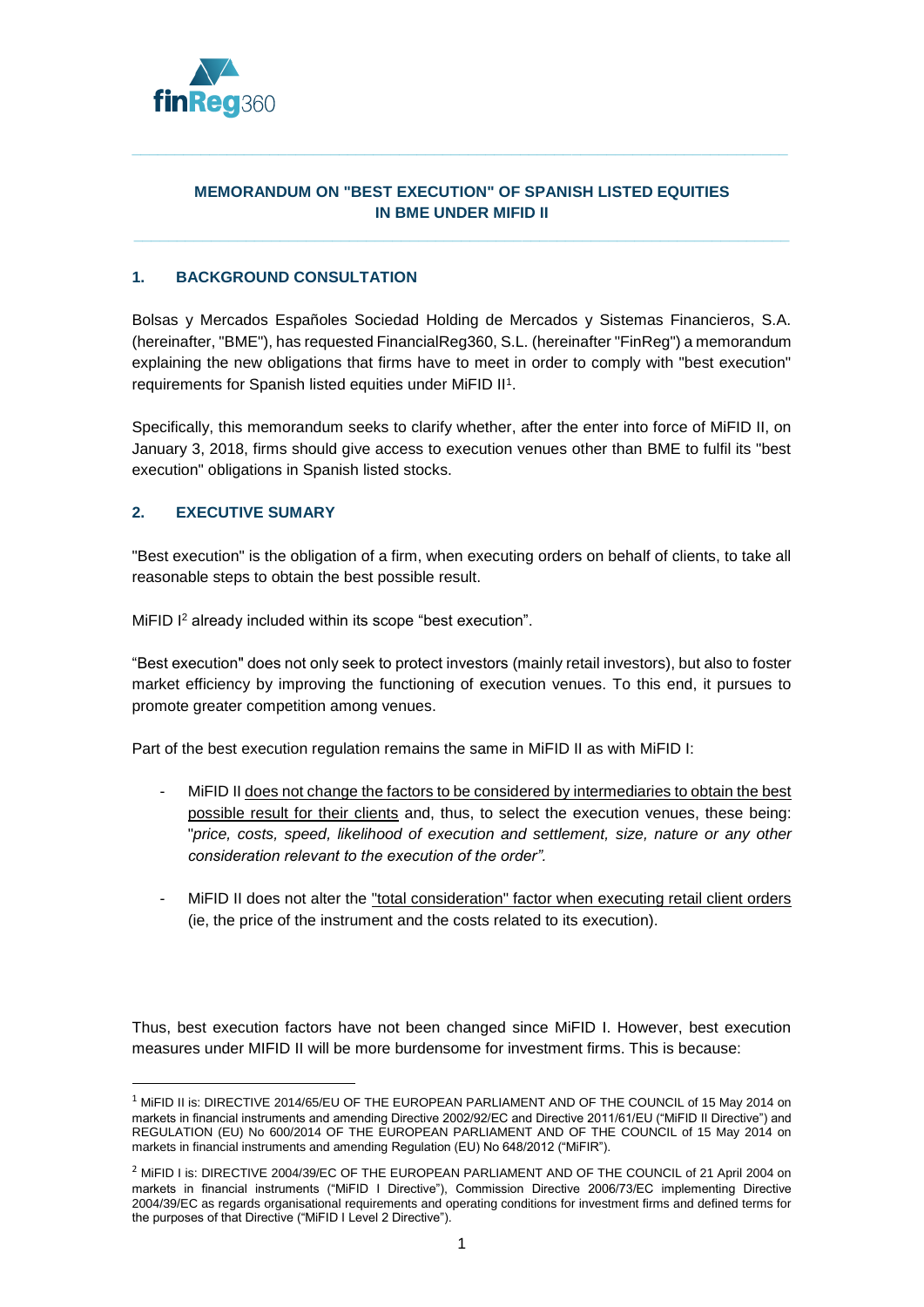

There is an increased burden on firms to take all "sufficient" steps, rather than all "reasonable" steps, to obtain the best possible result for the client. MiFID II also asks firms to demonstrate that they have properly implemented these steps for the selection of execution venues, not only towards its customers (as required MiFID I), but also against the competent authorities.

This obligation, however, does not translate into the need of giving access, for each financial instrument class, to many execution venues. It may be "sufficient" counting only with one, two or a larger number of venues. Sufficiency will depend on whether there is effective competition or not between execution venues.

Under MiFID II firms will have to publish their top five execution venues for the previous year, along with specific data relating to the quality of execution of transactions on that venue.

This obligation, does not imply either the need to give access to 5 venues per each class of financial instrument. Firms may use fewer or only one venue per financial instrument class, as long as that or those venues can ensure the best possible result for the clients.

Under the above and in relation to Spanish listed equities, if BME can guarantee the "best execution" in accordance with the factors applicable to the different types of customers, MiFID II would not require firms to give access to other execution venues.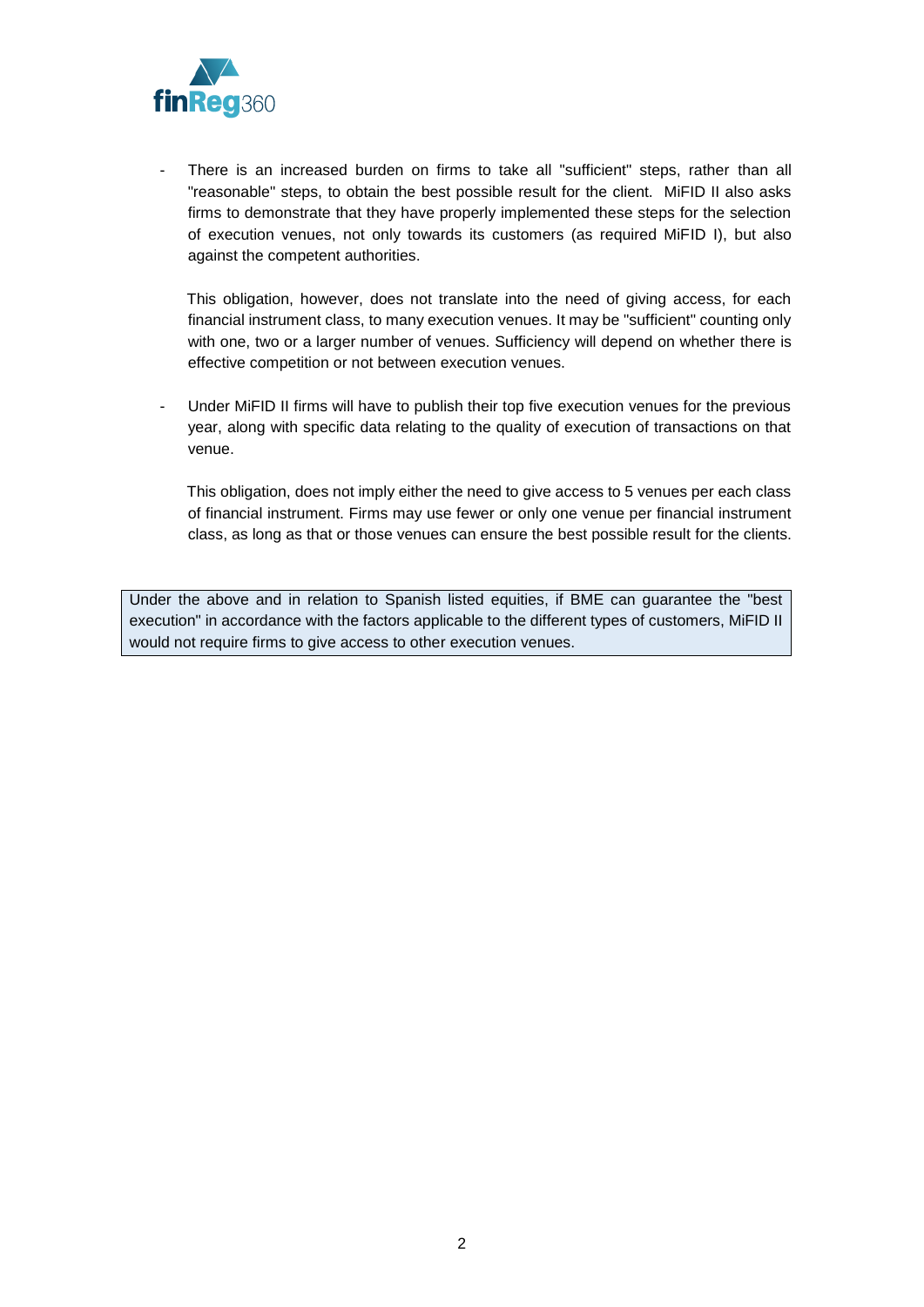

#### **3. MEMORANDUM ON "BEST EXCEUTION" UNDER MIFID II**

In order to answer the question raised by BME, that is, if with MiFID  $II^3$  it is necessary that intermediaries provide access to alternative centres to BME for the execution of Spanish listed equities, it is necessary to examine in detail the requirements of MiFID II on "best execution" and compare them with those of MiFID I<sup>4</sup>.

## *A. FACTORS FOR THE SELECTION OF EXECUTION VENUES*

When implementing best execution<sup>5</sup>, firms must take into account a number of different factors. Article 27.1 first paragraph of MiFID II sets out these factors:

- price,
- costs,
- speed,
- likelihood of execution and settlement,
- size,

**.** 

- nature
- any other consideration relevant to the execution of the order.

These factors have to be considered for all types of clients (retail and professional clients). Intermediaries must assign relative importance of these factors for each type of customer. In the specific case of retail customers, firms will have to consider the "total consideration" factor as detailed in the following section of this memorandum.

Applying these factors to obtain the best execution does not imply the need to go to various execution venues. In fact, the possibility of going to a single execution venue is recognised *ad sensu contrario* in article 27.1 third paragraph of MiFID II stating that:

*"For the purposes of delivering best possible result in accordance with the first subparagraph [factors we have listed in this section of the memorandum], where there is more than one competing venue to execute an order for a financial instrument, in order to assess and compare the results for the client that would be achieved by executing the order on each of the execution venues listed in the investment firm's order execution policy that is capable of executing that order, the investment firm's own commissions and the costs for executing the order on each of the eligible execution venues shall be taken into account in that assessment."*

 $3$  The "best execution" obligation is established in the article 27 of MiFID II Directive. Moreover, it shall be taken into consideration the following draft of regulation (pending to be approved: (i) art 64 of the draft Delegated Regulation of 25 April 2016 (developing the factors of best execution); (ii) art 65 of the draft Delegated Regulation (Duty of investment firms carrying out portfolio management and reception and transmission of orders to act in the best interests of the client); (iii) Draft of RTS 27 with regard to regulatory technical standards for the data to be provided by execution venues on the quality of execution of transactions and (iv) Draft RTS 28 with regard to regulatory technical standards for the annual publication by investment firms of information on the identity of execution venues and on the quality of execution.

<sup>&</sup>lt;sup>4</sup> For the purposes of comparison of the obligations established in MiFID I and MiFID II, please find a comparison in the Annex to this Memorandum.

<sup>5</sup> Additionally, regarding "best execution policies", article 27.7 of MiFID II Directive, includes the obligation to monitor the effectiveness of their order execution arrangements and execution policy in order to identify and, where appropriate, correct any deficiencies, in line with MiFID 1. Notwithstanding, MiFID II includes the obligation of the execution venues to publish the execution quality data on an annual basis.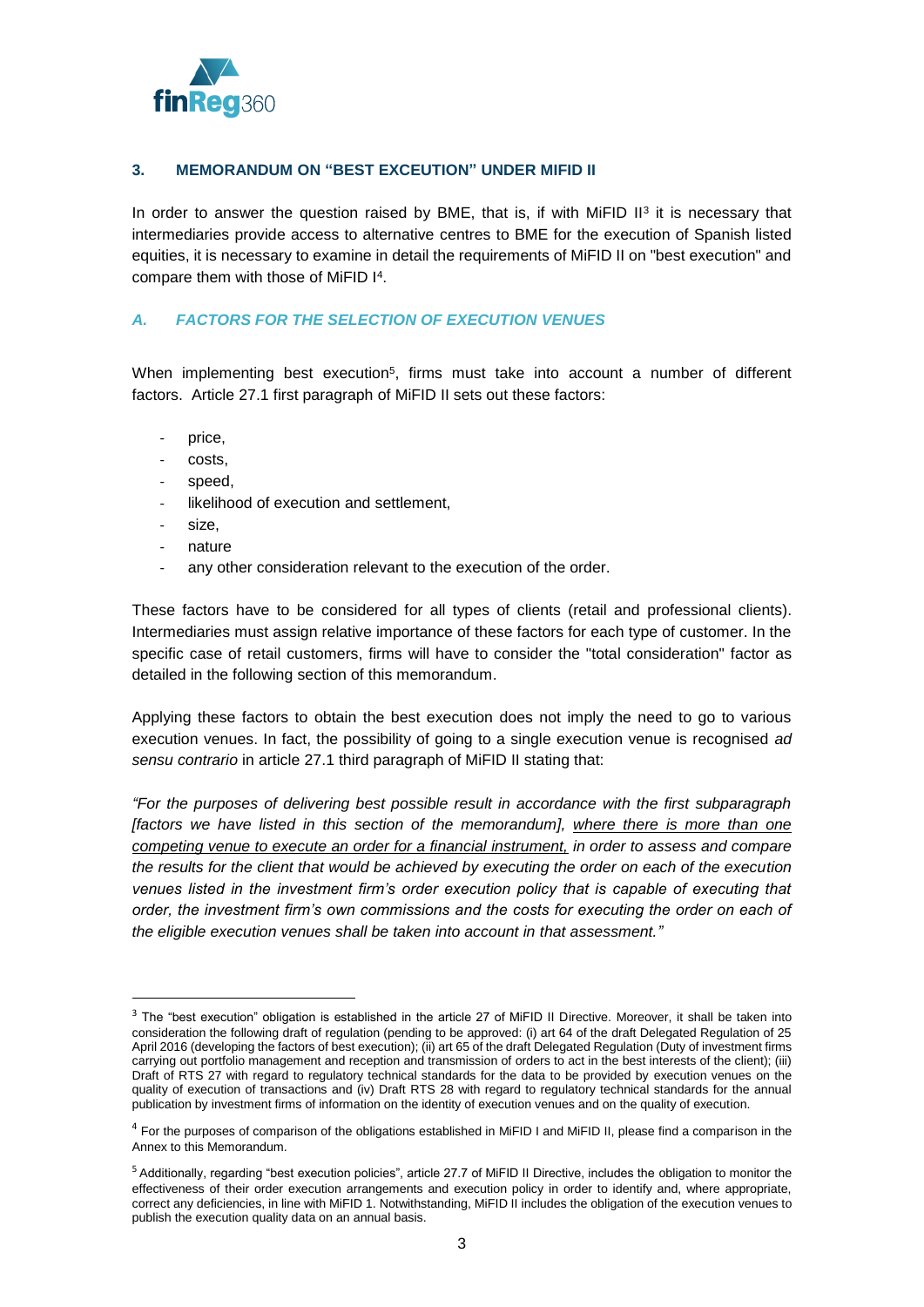

Therefore, access to one or more execution venues will depend on whether there is competition between centres. If there is competition among venues, it will be necessary to give access to these competing venues. If one venue alone can guarantee "best execution" it will be enough to give access to this centre.

## *B. FACTORS FOR THE SELECTION OF EXECUTION VENUES WHEN DEALING WITH RETAIL CLIENTS*

Article 27.1 second paragraph of MiFID II states that best execution for retail client orders is assessed on the basis of 'total consideration'. The "total consideration" is not a MiFID II novelty as it was already comprised MiFID I thought it was included in the Level 2 Directive (in Article 44 of MiFID I Level 2). With MiFID II this obligation is included in Level 1 Directive, however, for legal purposes, the level of enforcement is the same as both are rules to be implemented into the laws of the Member States.

Under MiFID I and II, where an investment firm executes an order on behalf of a retail client, the best possible result shall be determined in terms of the "total consideration". Total consideration represents:

- "*the price of the financial instrument and*
- *the costs relating to execution, which shall include all expenses incurred by the client which are directly relating to the execution of the order, including execution venue fees, clearing and settlement fees and any other fees paid to third parties involved in the execution of the order."*

The other factors to obtain best execution (speed, likelihood of execution and settlement, the size and nature of the order, market impact and any other implicit transaction costs) may be given precedence over the immediate price and cost consideration only insofar as they are instrumental in delivering the best possible result in terms of the total consideration to the retail client.

Regarding the costs to be included in the calculation of best execution in terms of "total consideration", Recital 93 of MiFID II clarifies the following:

*"For the purposes of determining best execution when executing retail client orders, the costs relating to execution should include an investment firm's own commissions or fees charged to the client for limited purposes, where more than one venue listed in the firm's execution policy is capable of executing a particular order. In such cases, the firm's own commissions and costs for executing the order on each of the eligible execution venues should be taken into account in order to assess and compare the results for the client that would be achieved by executing the order on each such venue. However, it is not intended to require a firm to compare the results that would be achieved for its client on the basis of its own execution policy and its own commissions and fees, with results that might be achieved for the same client by any other investment firm on the basis of a different execution policy or a different structure of commissions or fees. Nor is it intended to require a firm to compare the differences in its own commissions which are attributable to differences in the nature of the services that the firm provides to clients. "*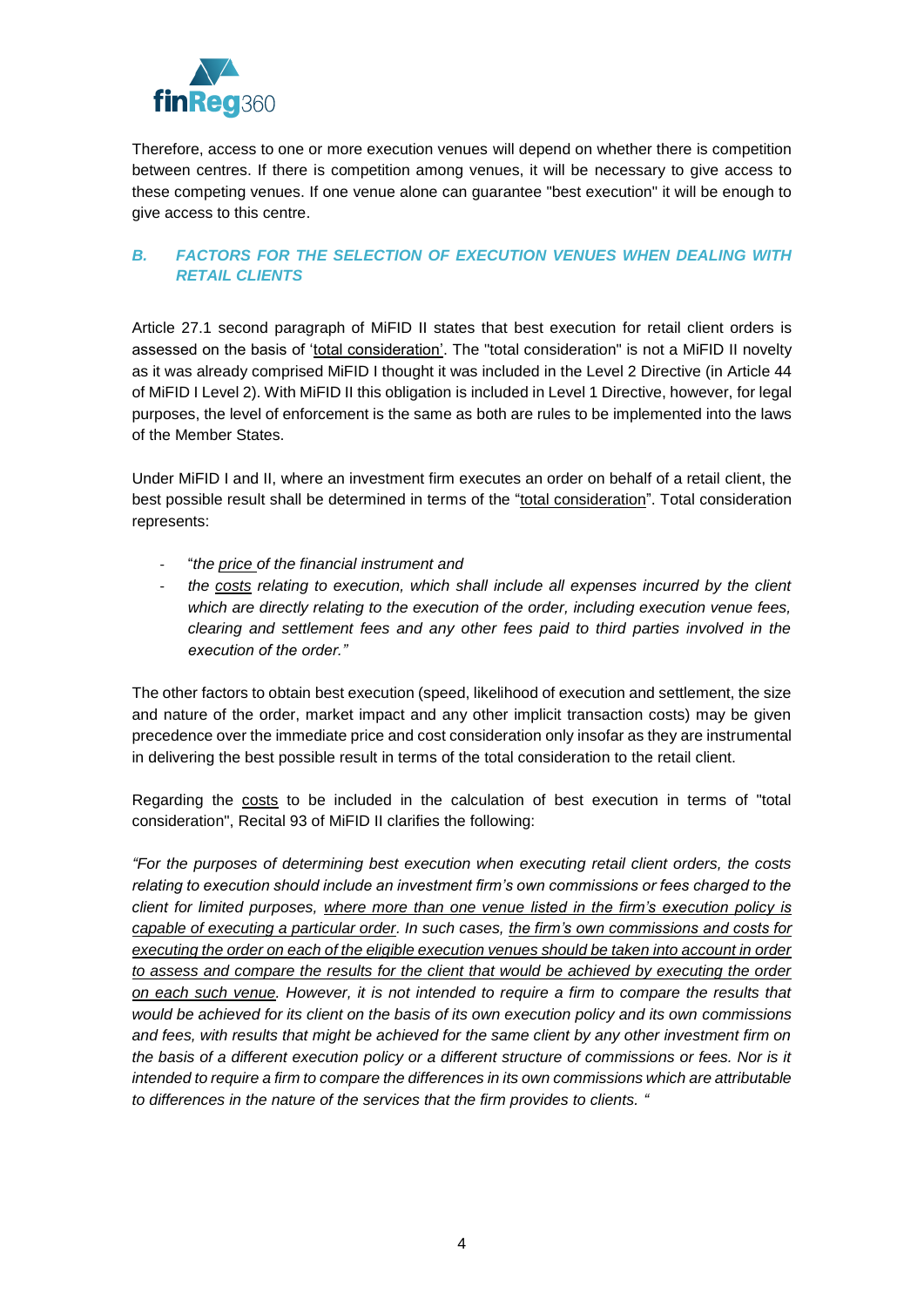

**.** 

On the interpretation of costs, the FCA thematic review on best execution and payment for order flow published in July 2014<sup>6</sup> ("Thematic Review of FCA") includes a breakdown of the costs to be taken into account. The Thematic Review of the FCA distinguishes between:

- *"Explicit external costs which include commissions, fees, taxes, exchange fees, clearing and settlement costs, or any other costs passed on to the client by intermediaries participating in the transaction. Explicit external costs are clearly subject to the best execution obligation.*
- *Explicit internal costs represent an investment firm's own remuneration (including a commission or spread) for completing a transaction. These internal commissions and costs for executing an order must be taken into account in assessing where to execute the order, where there is more than one competing venue available. Thereafter, when judging whether best execution has been given on an individual transaction, firms can omit their own fees and charges from the assessment. The best execution obligation is not intended to require a firm to compare the results that would be achieved for its clients on the basis of its own commissions and fees with those of another firm's retail commissions or fees, which may be structured differently or which may relate to differences in the nature of the services provided to clients. This means that a firm need not reduce its commission to the lowest level in the market in order to deliver best execution when dealing with retail clients."*

## *C. NEED TO TAKE "SUFFICIENT STEPS" TO OBTAIN BEST EXECUTION*

As already indicated, the factors to be considered for the selection of execution venues are not modified with respect to MiFID I. Although there is no change in the factors, MiFID II increases the burden on firms to take all "sufficient" steps, rather than all "reasonable" steps, to obtain the best possible result for the client.

The terms "reasonable" and "sufficient", used by MiFID I and II, respectively are legal concepts and to date there is little written about what should be understood as "sufficient steps". In order to interpret this term, we must turn to two documents: The Thematic Review of the FCA on "best execution" published in 2014 and the questions and answers on MiFID II/MiFIR document ("Q&A") published by ESMA in October 2016.

The Thematic Review of the FCA<sup>7</sup> explained that the reason for using the term "sufficient" was that *"[…] we have identified failings, they are in relation to the steps that firms have taken to obtain best execution on a consistent basis, rather than for individual transactions. Overall, very few firms could provide evidence that the steps they were taking were sufficiently rigorous to consistently obtain the best possible result for their clients."* This FCA interpretation means, in practice, the need for firms to strengthen their "best execution" procedures.

<sup>6</sup> Thematic review TR 14/13, Best execution and payment for order flow, July 2014, de la FCA – Financial Conduct Authority

 $<sup>7</sup>$  FSA in the Thematic Review explains that: "[...] we have identified failings, they are in relation to the steps that firms</sup> have taken to obtain best execution on a consistent basis, rather than for individual transactions. Overall, very few firms could provide evidence that the steps they were taking were sufficiently rigorous to consistently obtain the best possible result for their clients."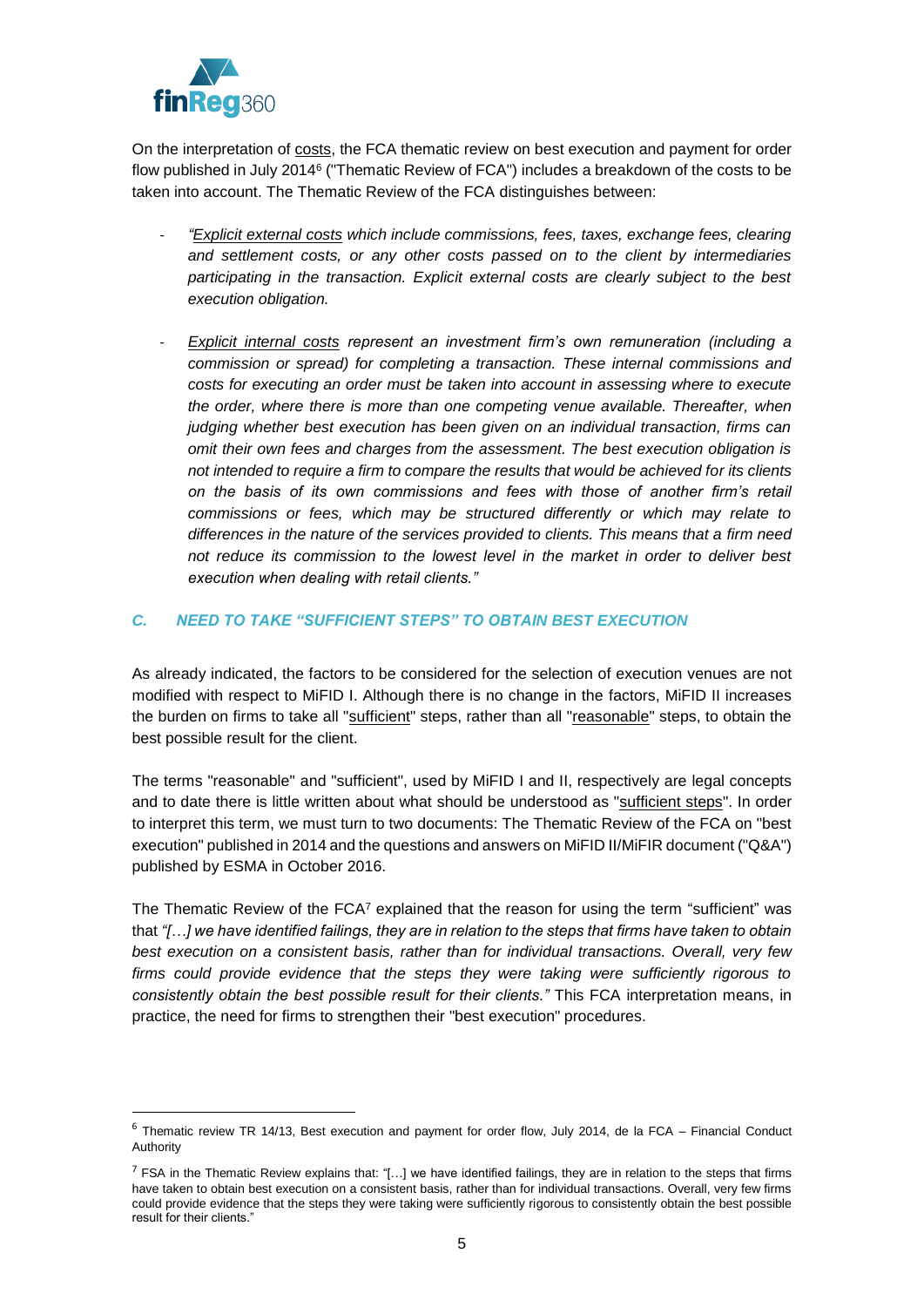

 $\overline{a}$ 

In the same line ESMA in its  $Q&A$  on MiFID II states $^8$  that "sufficient steps" is an additional requirement for compliance with the obligation of best execution that "reasonable steps":

*"MiFID I required firms to "take all reasonable steps to obtain, when executing orders, the best possible result for their clients taking into account price, costs, speed, likelihood of execution and settlement, size, nature or any other consideration relevant to the execution of the order". MiFID II now instead requires firms to "take all sufficient steps to obtain, when executing orders, the best possible result for their clients taking into account price, costs, speed, likelihood of execution and settlement, size, nature or any other consideration relevant to the execution of the order.*

*Whilst firms remain subject to the same overarching obligation to obtain the best possible results on a consistent basis when executing client orders, the requirement for "sufficient" steps sets a higher bar for compliance than "reasonable" steps.*

*When designing their execution policies and establishing their execution arrangements, firms will have to ensure that the intended outcomes can be successfully achieved on an on-going basis. This is likely to involve the strengthening of front-office accountability and systems and controls according to which firms will ensure that their detection capabilities are able to identify any potential deficiencies. This will require firms to monitor not only the execution quality obtained but also the quality and appropriateness of their execution arrangements and policies on an ex-ante and ex-post basis to identify circumstances under which changes may be appropriate. An example of ex-ante monitoring would be to ensure that the design and review process of policies is appropriate and takes into account new services or products offered by the firms. Accordingly, an ex-post monitoring may be to check whether the firm has correctly applied its execution policy and if client instructions and preferences are effectively passed along the entire execution chain when using smart orders routers or any other means of execution.*

*Firms' processes might involve some combination of front office and compliance monitoring and could use systems that rely on random sampling or exception reporting. There should be channels in place to ensure that the results of ongoing execution monitoring are escalated to senior management and/or relevant committees, and fed back into execution policies and arrangements to drive improvements in the firm's processes."*

<sup>8</sup> Q&A ESMA: "*MiFID I required firms to "take all reasonable steps to obtain, when executing orders, the best possible result for their clients taking into account price, costs, speed, likelihood of execution and settlement, size, nature or any other consideration relevant to the execution of the order". MiFID II now instead requires firms to "take all sufficient steps to obtain, when executing orders, the best possible result for their clients taking into account price, costs, speed, likelihood of execution and settlement, size, nature or any other consideration relevant to the execution of the order".*

*Whilst firms remain subject to the same overarching obligation to obtain the best possible results on a consistent basis when executing client orders, the requirement for "sufficient" steps sets a higher bar for compliance than "reasonable" steps.*

*When designing their execution policies and establishing their execution arrangements, firms will have to ensure that the intended outcomes can be successfully achieved on an on-going basis. This is likely to involve the strengthening of frontoffice accountability and systems and controls according to which firms will ensure that their detection capabilities are able to identify any potential deficiencies. This will require firms to monitor not only the execution quality obtained but also the quality and appropriateness of their execution arrangements and policies on an ex-ante and ex-post basis to identify circumstances under which changes may be appropriate. An example of ex-ante monitoring would be to ensure that the design and review process of policies is appropriate and takes into account new services or products offered by the firms. Accordingly, an ex-post monitoring may be to check whether the firm has correctly applied its execution policy and if client instructions and preferences are effectively passed along the entire execution chain when using smart orders routers or any other means of execution.*

Firms' processes might involve some combination of front office and compliance monitoring and could use systems that *rely on random sampling or exception reporting. There should be channels in place to ensure that the results of ongoing execution monitoring are escalated to senior management and/or relevant committees, and fed back into execution policies and arrangements to drive improvements in the firm's processes."*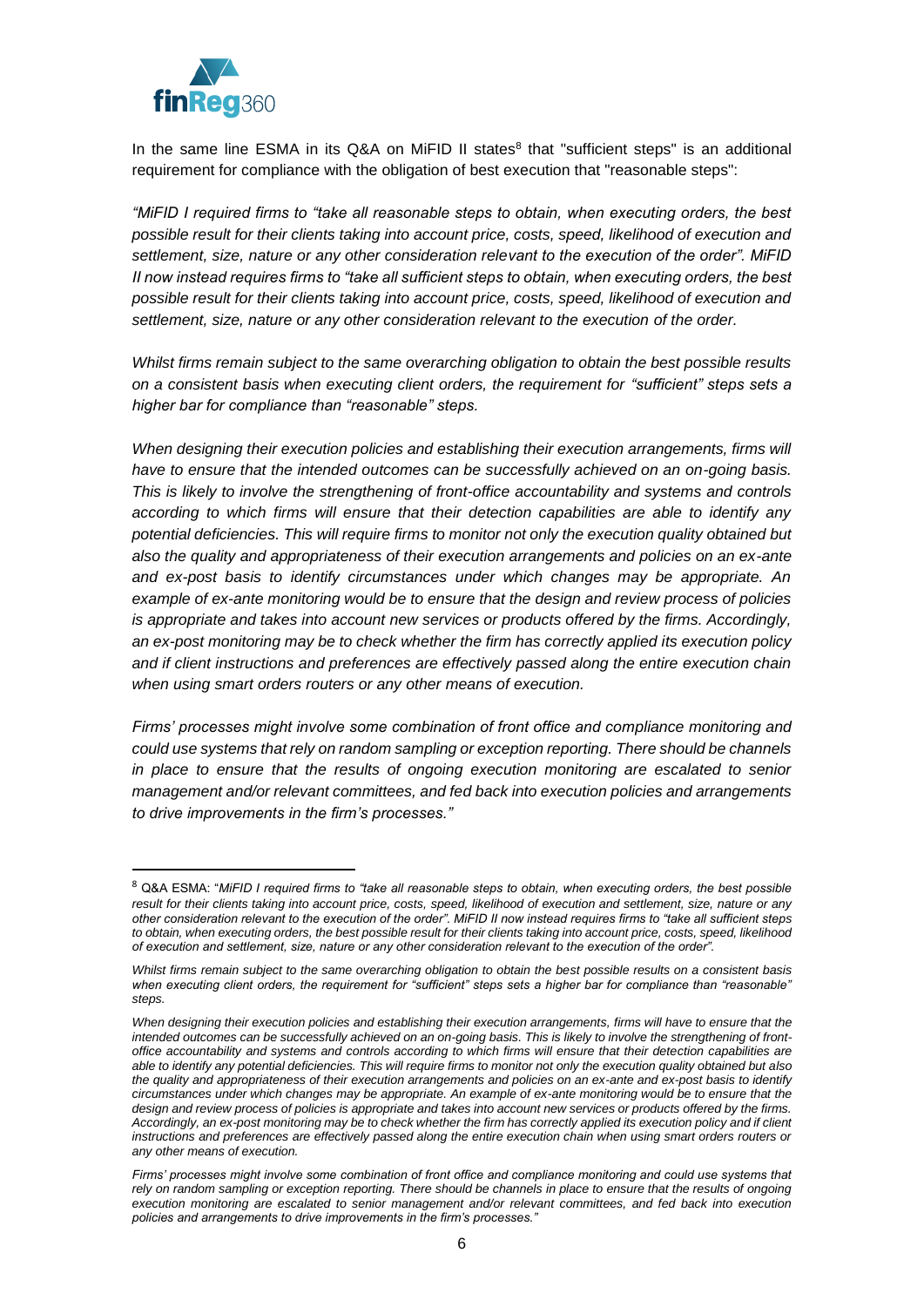

In light of these FCA and ESMA documents, the need to have in place sufficient steps does not translate into the need to give access for each financial instrument, to different execution venues. It may be a "sufficiently", provided that *front office* procedures and compliance processes are strengthened, counting only with one, two or a larger number of venues. Sufficiency will depend on whether or not that unique center is the best in terms of the factors listed above "best execution" or if the different venues are, under those criteria, effective competition for the financial instrument in question to provide similar results.

## *D. NEED TO DEMONSTRATE BEST EXECUTION*

The obligation to show "best execution" increases in MiFID II. In addition to being able to demonstrate to the client that the entity has complied with its execution policy, firms will have to be able to demonstrate this to the relevant national competent authority.

This reinforcement of the obligation to demonstrate best execution does not imply that firms should provide access to a number of execution venues.

#### *E. NEED TO MAKE PUBLIC THE TOP FIVE EXECUTION VENUES*

One of the main novelties of MiFID II in relation to the scope of the "best execution" is that firms are required to summarize and publish annually for each class of financial instruments, the top five execution venues in terms of trading volumes, where they executed client orders in the preceding year as well as information on the quality of performance obtained.

This obligation to publish the top five execution venues, does not mean necessarily that firms need to go to at least five centres for each type of financial instrument. In fact, a firm might have only one execution venue for a class of financial instrument if it clearly represents the best alternative to provide the best possible result for their clients.

In this line, ESMA, in its technical advice to the European Commission on the implementation of MiFID II and MiFIR<sup>9</sup>, stresses that: "An investment firm that executes orders or transmits or places *orders with other entities for execution can include a single execution venue or entity in its policy if it is able to show that this allows it to satisfy the overarching best execution requirement. The investment firm shall reasonably expect that the execution venue or entity it selects will enable it to obtain results for its clients that are at least as good as the results that it reasonably could expect from using alternative execution venues or entities. This reasonable expectation must be supported by relevant data or information published under Article 27 of MiFID II or by other internal analysis conducted by the investment firm."* 

Therefore, if a firm can demonstrate that a single execution venue allows you to fulfil its "best execution" obligations it does not need to go to alternative venues.

ESMA states in its Q&A document on MiFID and MiFIR published in December 2016 that "*MIFID II does not prohibit firms from selecting only one execution venue to execute client orders in a given class of financial instruments where they are able to demonstrate that such a choice* 

**.** 

 $9$  ESMA Technical advice to the Commission on MiFID II and MiFIR. 19 december 2014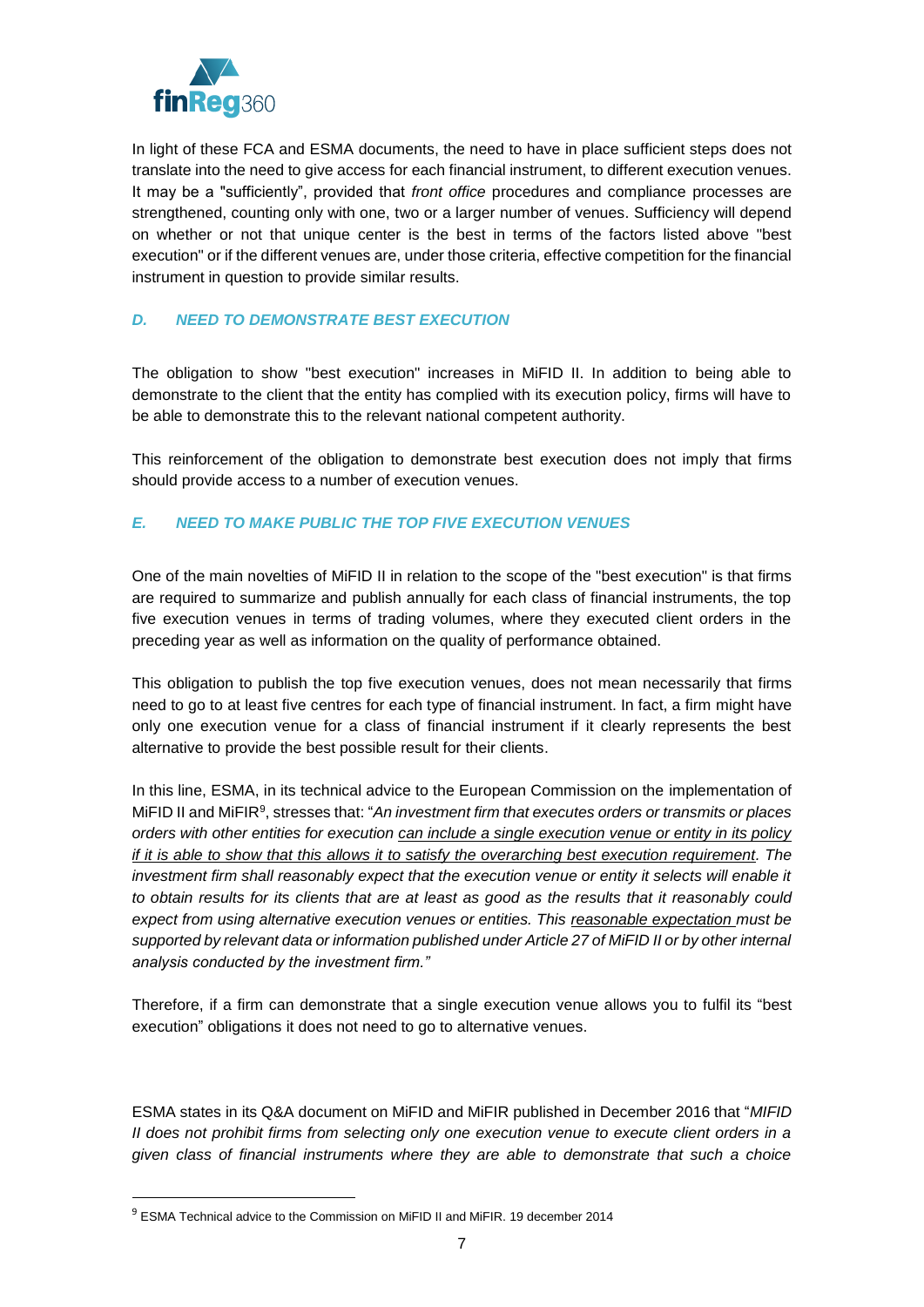

*enables them to consistently get the best results for their clients. Since MiFID I was implemented there has been a sharp proliferation of execution venues leading to an increased fragmentation of the market. ESMA expects firms to be aware of the evolving competitive landscape in the market for execution venues operators and therefore to take into consideration the emergence of new players, new venues functionalities or execution services to determine whether or not any of these factors would support to include only one execution venue in their execution policy."*

ESMA also states that: "*In order act in the best interests of its clients, firms will need to regularly assess the market landscape to determine whether or not there are alternative venues that they could use. This assessment will benefit from the new metrics available under RTS 27 and from any other relevant source of data […]". "Finally, using a single venue should not lead firms to be "over-reliant" on the single venue. Using a single venue does not diminish a firm's responsibility to monitor the quality of execution. Nor does it mean that merely executing client orders on that venue will allow the firm to discharge its best execution obligations. When using only a single venue, the specific way that the firm executes the order may be just as important in achieving best execution […]".*

## **4. CONCLUSION**

In conclusion, for those financial instruments in which there is competition between execution venues, firms will have to provide simultaneous access to them to always offer the "best execution" to clients. The need to go to one or more execution venues (and the number of centres to turn to) will be determined by competition between venues. Thus, if there is competition between various venues, it will be necessary to (i) give access to these various centres in competition and (ii) publish all them annually. If there is a venue that standalone allows to ensure the best possible outcome for clients it will be sufficient to (i) only go to this venue and (i) publish it annually.

Under the above and in relation to Spanish listed equities, if BME can guarantee the "best execution" in accordance with the factors applicable to the different types of customers, MiFID II would not require firms to give access to other execution venues.

\*\*\*\*\*

In Madrid February 20th 2017,

lached

Sara Gutiérrez Campiña Partner.- finReg

 $\overline{\phantom{a}}$ 

The above, except for error or omission, is our opinion on the subject matter, without prejudice to any other better opinion based on law that would contradict the conclusions reached.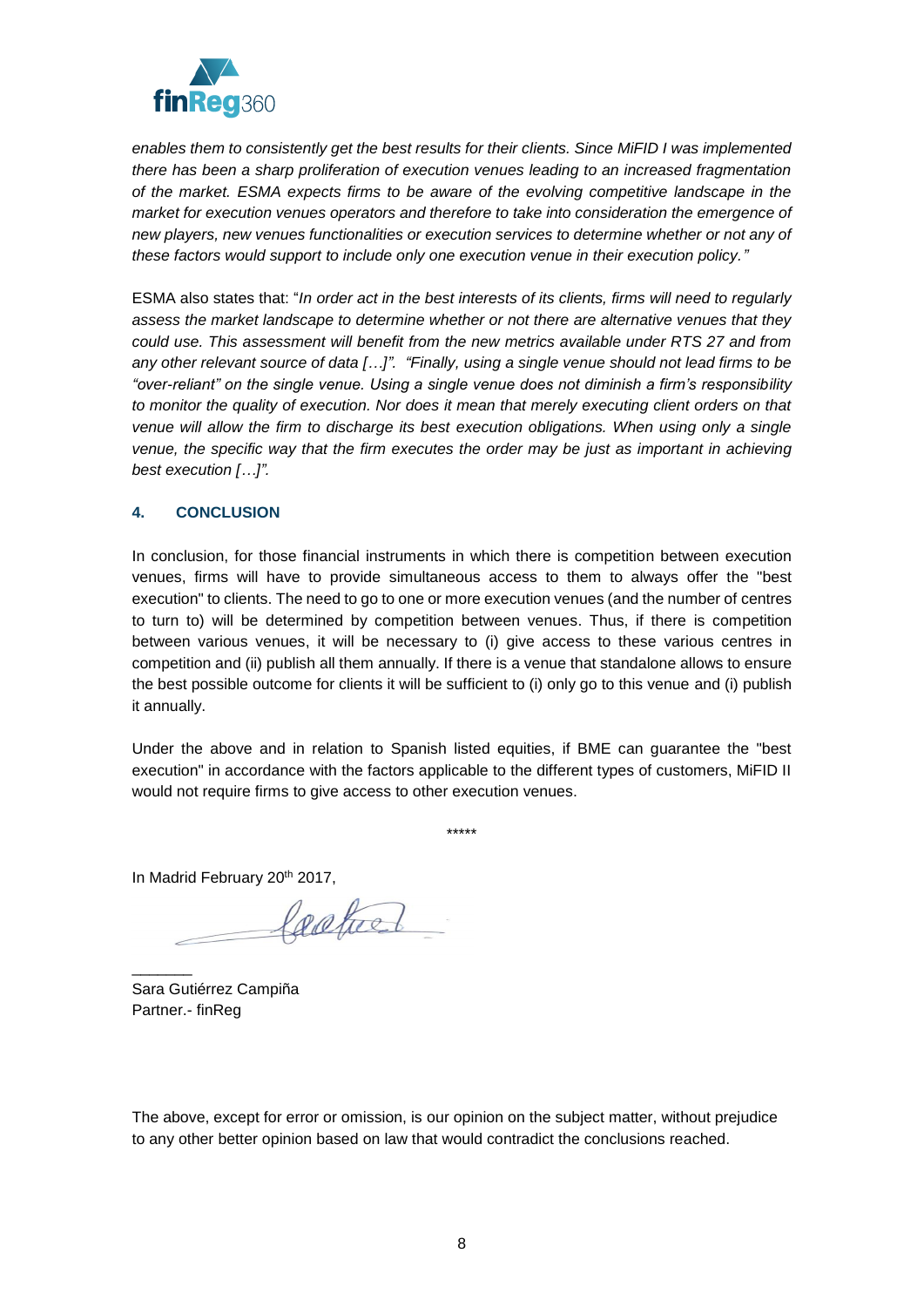

# **ANNEX 1: BEST EXECUTION COMPARATIVE MIFID I VS MIFID II \_\_\_\_\_\_\_\_\_\_\_\_\_\_\_\_\_\_\_\_\_\_\_\_\_\_\_\_\_\_\_\_\_\_\_\_\_\_\_\_\_\_\_\_\_\_\_\_\_\_\_\_\_\_\_\_\_\_\_\_\_\_\_\_\_\_\_\_\_\_\_\_\_\_\_\_\_\_\_\_\_\_\_\_\_\_\_\_\_\_\_\_\_\_\_\_\_\_\_\_\_\_\_\_\_\_\_\_\_\_\_\_\_\_\_\_\_\_\_\_\_\_\_\_\_**

**\_\_\_\_\_\_\_\_\_\_\_\_\_\_\_\_\_\_\_\_\_\_\_\_\_\_\_\_\_\_\_\_\_\_\_\_\_\_\_\_\_\_\_\_\_\_\_\_\_\_\_\_\_\_\_\_\_\_\_\_\_\_\_\_\_\_\_\_\_\_\_\_\_\_\_\_\_\_\_\_\_\_\_\_\_\_\_\_\_\_\_\_\_\_\_\_\_\_\_\_\_\_\_\_\_\_\_\_\_\_\_\_\_\_\_\_\_\_\_\_\_\_\_\_\_**

| MiFID I Directive (Level 1 and 2)                                                   | <b>MiFID II Directive</b>                                                         |
|-------------------------------------------------------------------------------------|-----------------------------------------------------------------------------------|
| Art 21 MiFID I level 1 Directive, Art. 44 MiFID I Level 2 Directive                 | <b>Art 27MiFID II Directive</b>                                                   |
| Obligation to execute orders on terms most favourable to the client                 | Obligation to execute orders on terms most favourable to the client               |
| Art. 21.1. MiFID I Directive Level 1: 1. Member States shall require that           | Member States shall require that investment firms take all sufficient steps<br>1. |
| investment firms take all reasonable steps to obtain, when executing orders,        | to obtain, when executing orders, the best possible result for their clients      |
| the best possible result for their clients taking into account price, costs, speed, | taking into account price, costs, speed, likelihood of execution and settlement,  |
| likelihood of execution and settlement, size, nature or any other consideration     | size, nature or any other consideration relevant to the execution of the order.   |
| relevant to the execution of the order. Nevertheless, whenever there is             | Nevertheless, where there is a specific instruction from the client the           |
| a specific instruction from the client the investment firm shall execute the        | investment firm shall execute the order following the specific instruction.       |
| order following the specific instruction.                                           |                                                                                   |
| Art. 44 MiFID I Directive Level 2:                                                  | Where an investment firm executes an order on behalf of a retail client, the      |
| 3. Where an investment firm executes an order on behalf of a retail client, the     | best possible result shall be determined in terms of the total consideration,     |
| best possible result shall be determined in terms of the total consideration,       | representing the price of the financial instrument and the costs relating to      |
| representing the price of the financial instrument and the costs related to         | execution, which shall include all expenses incurred by the client which are      |
| execution, which shall include all expenses incurred by the client which are        | directly relating to the execution of the order, including execution venue fees,  |
| directly related to the execution of the order, including execution venue fees,     | clearing and settlement fees and any other fees paid to third parties involved    |
| clearing and settlement fees and any other fees paid to third parties involved      | in the execution of the order.                                                    |
| in the execution of the order.                                                      |                                                                                   |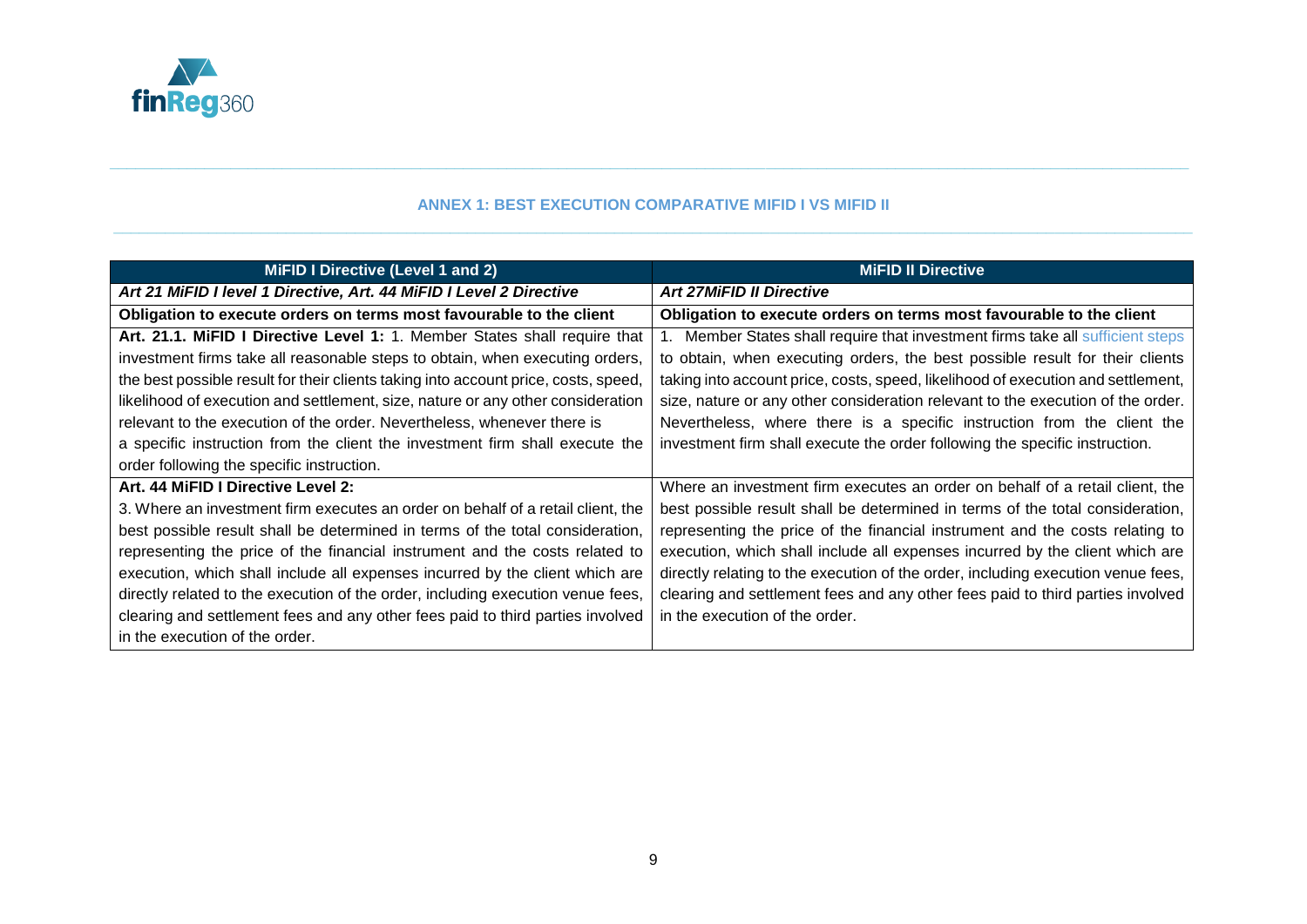

| MiFID I Directive (Level 1 and 2)                                              | <b>MiFID II Directive</b>                                                        |
|--------------------------------------------------------------------------------|----------------------------------------------------------------------------------|
| Art. 44 MiFID I Directive, Level 2:                                            | For the purposes of delivering best possible result in accordance with the first |
| For the purposes of delivering best execution where there is more than one     | subparagraph where there is more than one competing venue to execute an          |
| competing venue to execute an order for a financial instrument, in order to    | order for a financial instrument, in order to assess and compare the results     |
| assess and compare the results for the client that would be achieved by        | for the client that would be achieved by executing the order on each of the      |
| executing the order on each of the execution venues listed in the firm's order | execution venues listed in the investment firm's order execution policy that is  |
| execution policy that is capable of executing that order, the firm's own       | capable of executing that order, the investment firm's own commissions and       |
| commissions and costs for executing the order on each of the eligible          | the costs for executing the order on each of the eligible execution venues       |
| execution venues shall be taken into account in that assessment.               | shall be taken into account in that assessment.                                  |
|                                                                                | 2. An investment firm shall not receive any remuneration, discount or non-       |
|                                                                                | monetary benefit for routing client orders to a particular trading venue or      |
|                                                                                | execution venue which would infringe the requirements on conflicts of interest   |
|                                                                                | or inducements set out in paragraph 1 of this Article and Article 16(3) and      |
|                                                                                | Articles 23 and 24.                                                              |
|                                                                                | Member States shall require that for financial instruments subject to the<br>3.  |
|                                                                                | trading obligation in Articles 23 and 28 Regulation (EU) No 600/2014 each        |
|                                                                                | trading venue and systematic internaliser and for other financial instruments    |
|                                                                                | each execution venue makes available to the public, without any charges,         |
|                                                                                | data relating to the quality of execution of transactions on that venue on at    |
|                                                                                | least an annual basis and that following execution of a transaction on behalf    |
|                                                                                | of a client the investment firm shall inform the client where the order was      |
|                                                                                | executed. Periodic reports shall include details about price, costs, speed and   |
|                                                                                | likelihood of execution for individual financial instruments.                    |
| Art 21.2. MiFID I Dirctive Level 1: Member States shall require investment     | 4. Member States shall require investment firms to establish and implement       |
| firms to establish and implement effective arrangements for complying with     | effective arrangements for complying with paragraph 1. In particular, Member     |
| paragraph 1. In particular Member States shall require investment firms to     | States shall require investment firms to establish and implement an order        |
| establish and implement an order execution policy to allow them to obtain, for | execution policy to allow them to obtain, for their client orders, the best      |
| their client orders, the best possible result in accordance with paragraph 1   | possible result in accordance with paragraph 1.                                  |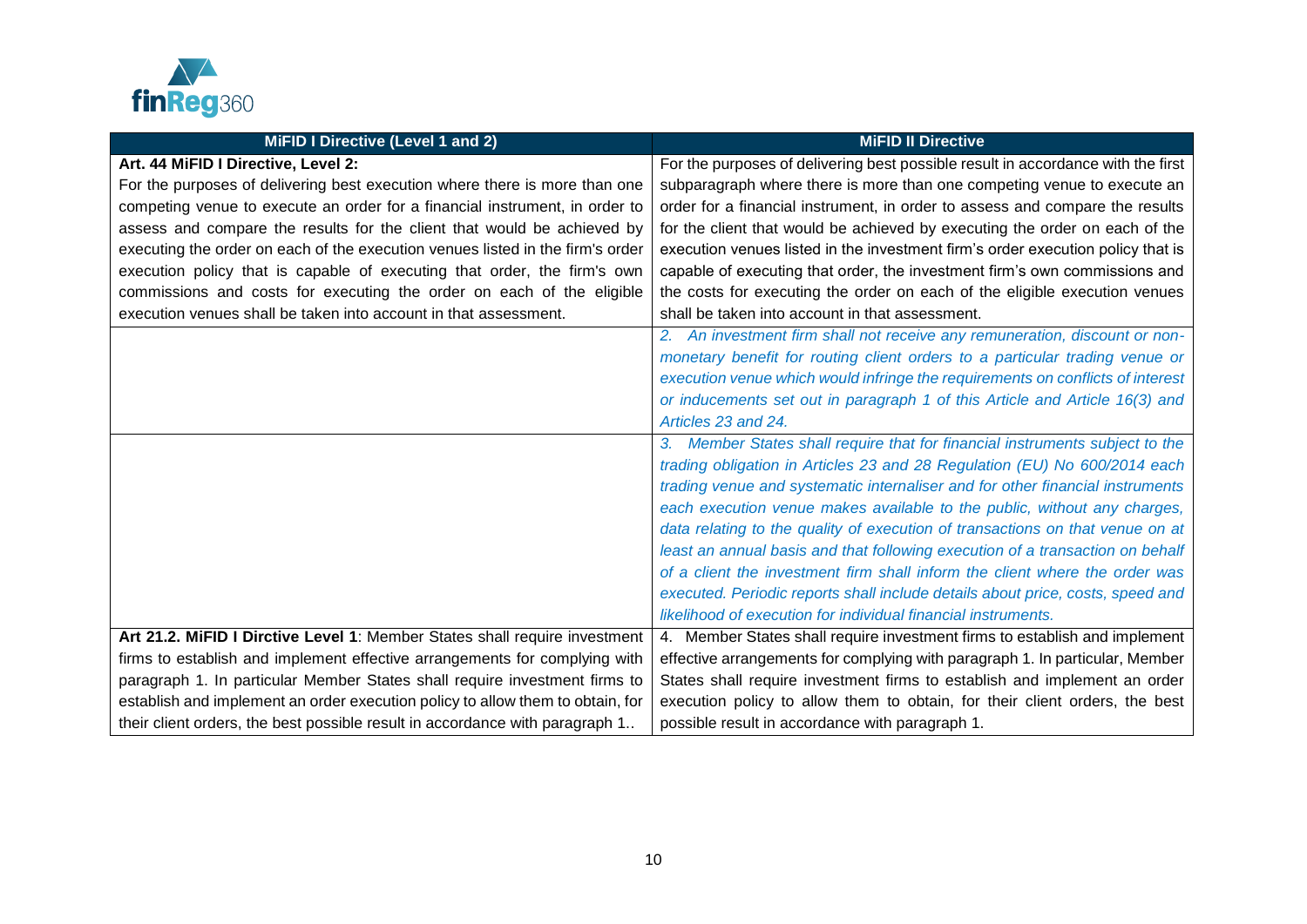

| <b>MiFID I Directive (Level 1 and 2)</b>                                         | <b>MiFID II Directive</b>                                                            |
|----------------------------------------------------------------------------------|--------------------------------------------------------------------------------------|
| Art. 21.3. MiFID I Directive Level 1: The order execution policy shall include,  | The order execution policy shall include, in respect of each class of<br>5.          |
| in respect of each class of instruments, information on the different venues     | financial instruments, information on the different venues where the                 |
| where the investment firm executes its client orders and the factors affecting   | investment firm executes its client orders and the factors affecting the choice      |
| the choice of execution venue. It shall at least include those venues that       | of execution venue. It shall at least include those venues that enable the           |
| enable the investment firm to obtain on a consistent basis the best possible     | investment firm to obtain on a consistent basis the best possible result for the     |
| result for the execution of client orders.                                       | execution of client orders.                                                          |
| Member States shall require that investment firms provide appropriate            | Member States shall require that investment firms provide appropriate                |
| information to their clients on their order execution policy. Member States      | information to their clients on their order execution policy. That information       |
| shall require that investment firms obtain the prior consent of their clients to | shall explain clearly, in sufficient detail and in a way that can be easily          |
| the execution policy.                                                            | understood by clients, how orders will be executed by the investment firm for        |
|                                                                                  | the client. Member States shall require that investment firms obtain the prior       |
|                                                                                  | consent of their clients to the order execution policy.                              |
| Member States shall require that, where the order execution policy provides      | Member States shall require that, where the order execution policy provides          |
| for the possibility that client orders may be executed outside a regulated       | for the possibility that client orders may be executed outside a trading venue,      |
| market or an MTF, the investment firm shall, in particular, inform its clients   | the investment firm shall, in particular, inform its clients about that possibility. |
| about this possibility. Member States shall require that investment firms        | Member States shall require that investment firms obtain the prior express           |
| obtain the prior express consent of their clients before proceeding to execute   | consent of their clients before proceeding to execute their orders outside a         |
| their orders outside a regulated market or an MTF. Investment firms may          | trading venue. Investment firms may obtain such consent either in the form           |
| obtain this consent either in the form of a general agreement or in respect of   | of a general agreement or in respect of individual transactions.                     |
| individual transactions.                                                         |                                                                                      |
|                                                                                  | Member States shall require investment firms who execute client orders<br>6.         |
|                                                                                  | to summarise and make public on an annual basis, for each class of financial         |
|                                                                                  | instruments, the top five execution venues in terms of trading volumes where         |
|                                                                                  | they executed client orders in the preceding year and information on the             |
|                                                                                  | quality of execution obtained.                                                       |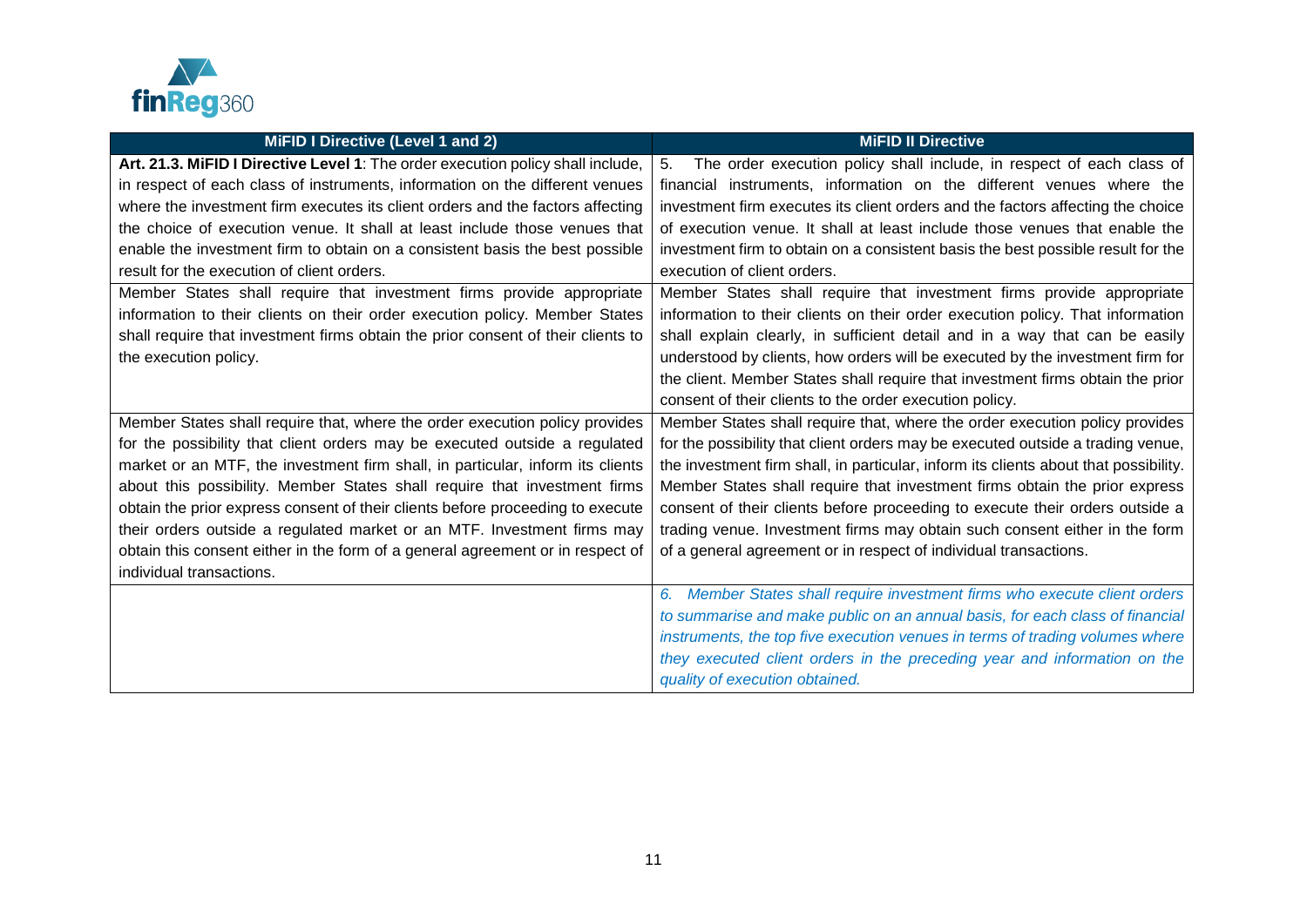

| MiFID I Directive (Level 1 and 2)                                                  | <b>MiFID II Directive</b>                                                       |
|------------------------------------------------------------------------------------|---------------------------------------------------------------------------------|
| Art. 21.4. MiFID I Directive Level 1: Member States shall require investment       | Member States shall require investment firms who execute client orders          |
| firms to monitor the effectiveness of their order execution arrangements and       | to monitor the effectiveness of their order execution arrangements and          |
| execution policy in order to identify and, where appropriate, correct any          | execution policy in order to identify and, where appropriate, correct any       |
| deficiencies. In particular, they shall assess, on a regular basis, whether the    | deficiencies. In particular, they shall assess, on a regular basis, whether the |
| execution venues included in the order execution policy provide for the best       | execution venues included in the order execution policy provide for the best    |
| possible result for the client or whether they need to make changes to their       | possible result for the client or whether they need to make changes to their    |
| execution arrangements. Member States shall require investment firms to            | execution arrangements, taking account of, inter alia, the information          |
| notify clients of any material changes to their order execution arrangements       | published under paragraphs 3 and 6. Member States shall require investment      |
| or execution policy                                                                | firms to notify clients with whom they have an ongoing client relationship of   |
|                                                                                    | any material changes to their order execution arrangements or execution         |
|                                                                                    | policy.                                                                         |
| Art. 21.5. MiFID I Directive Level 1: Member States shall require investment       | Member States shall require investment firms to be able to demonstrate<br>8.    |
| firms to be able to demonstrate to their clients, at their request, that they have | to their clients, at their request, that they have executed their orders in     |
| executed their orders in accordance with the firm's execution policy.              | accordance with the investment firm's execution policy and to demonstrate to    |
|                                                                                    | the competent authority, at its request, their compliance with this Article     |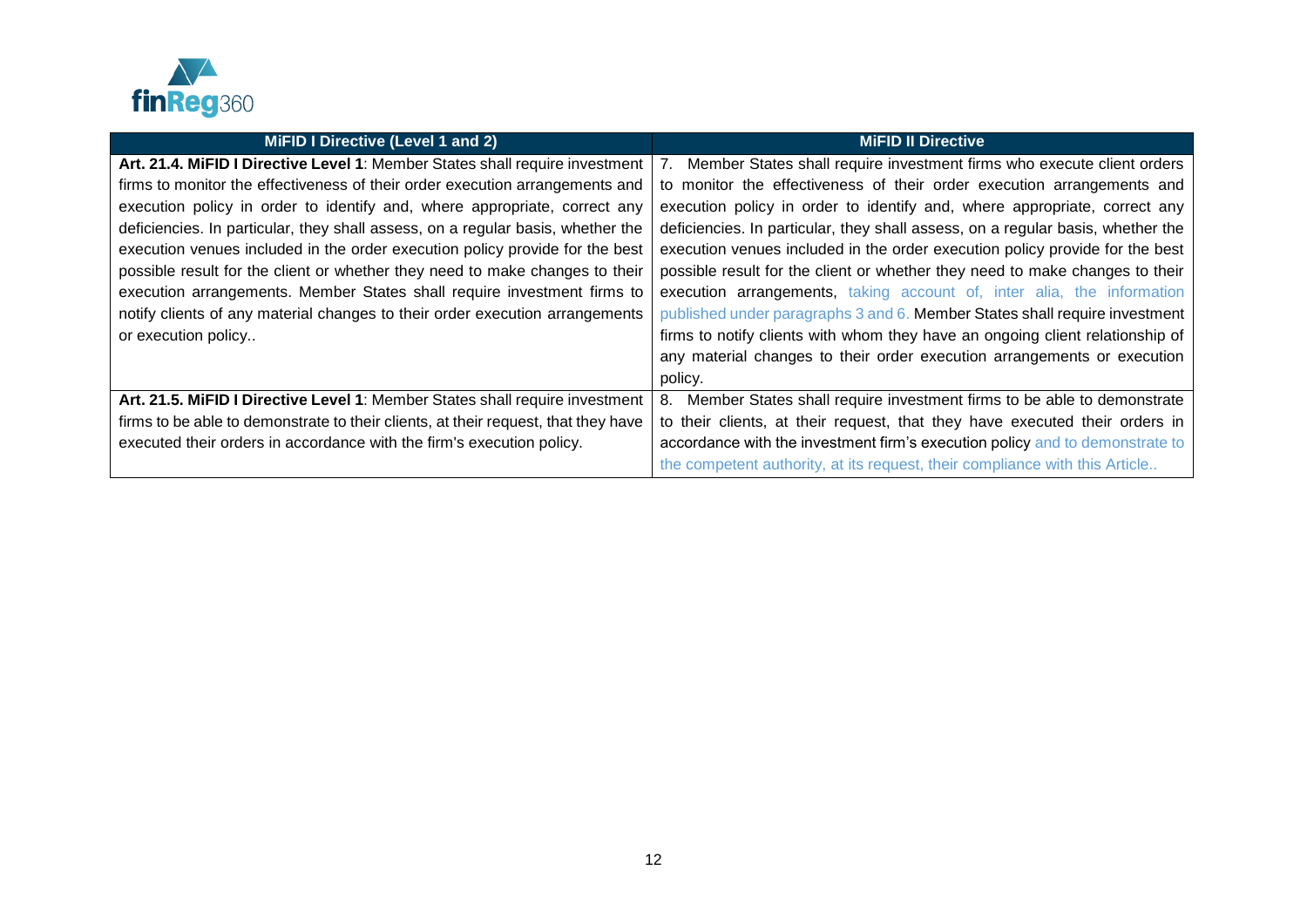

| MiFID I Directive (Level 1 and 2)                                                 | <b>MiFID II Directive</b>                                                         |
|-----------------------------------------------------------------------------------|-----------------------------------------------------------------------------------|
| Art. 21.6. MiFID I Directive Level 1: In order to ensure the protection           | The Commission shall be empowered to adopt delegated acts in<br>9.                |
| necessary for investors, the fair and orderly functioning of markets, and to      | accordance with Article 89 concerning:                                            |
| ensure the uniform application of paragraphs 1, 3 and 4, the Commission           | (a) the criteria for determining the relative importance of the different factors |
| shall adopt implementing measures concerning:                                     | that, pursuant to paragraph 1, may be taken into account for determining the      |
| (a) the criteria for determining the relative importance of the different factors | best possible result taking into account the size and type of order and the       |
| that, pursuant to paragraph 1, may be taken into account for determining the      | retail or professional nature of the client;                                      |
| best possible result taking into account the size and type of order and the       | (b) factors that may be taken into account by an investment firm when             |
| retail or professional nature of the client;                                      | reviewing its execution arrangements and the circumstances under which            |
| (b) factors that may be taken into account by an investment firm when             | changes to such arrangements may be appropriate. In particular, the factors       |
| reviewing its execution arrangements and the circumstances under which            | for determining which venues enable investment firms to obtain on a               |
| changes to such arrangements may be appropriate. In particular, the factors       | consistent basis the best possible result for executing the client orders;        |
| for determining which venues enable investment firms to obtain on a               | (c) the nature and extent of the information to be provided to clients on their   |
| consistent basis the best possible result for executing the client orders;        | execution policies, pursuant to paragraph 5.                                      |
| (c) the nature and extent of the information to be provided to clients on their   |                                                                                   |
| execution policies, pursuant to paragraph 3.                                      |                                                                                   |
| The measures referred to in the first subparagraph, designed to amend             |                                                                                   |
| non-essential elements of this Directive by supplementing it, shall be            |                                                                                   |
| adopted in accordance with the regulatory procedure with scrutiny                 |                                                                                   |
| referred to in Article 64(2).                                                     |                                                                                   |